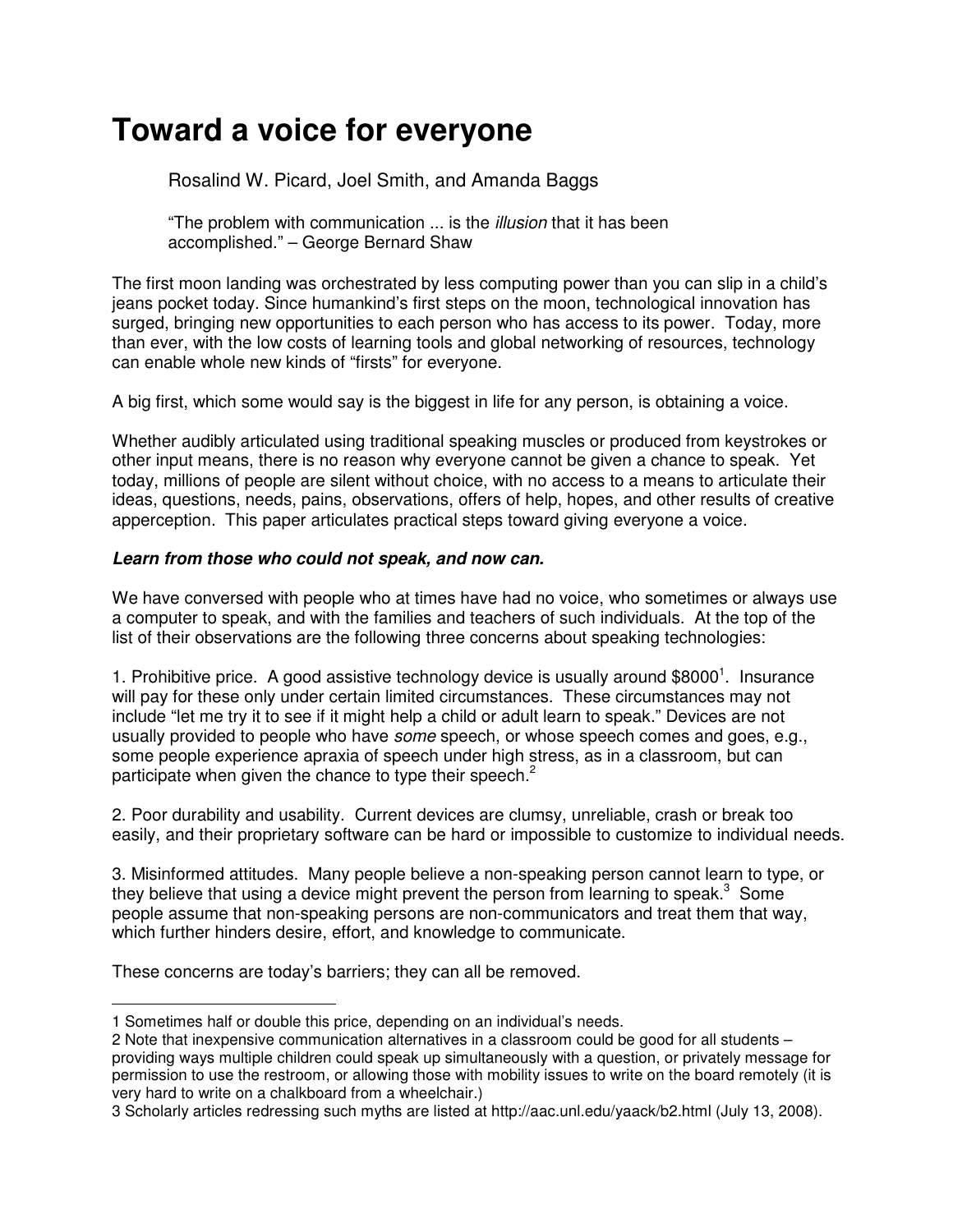## **Collect a technology wish list.**

Here is a wish-list of features that several non-speaking people and their teachers and families have said they would like to see in a voice output device:<sup>4</sup>

## Overall system/hardware:

- 1. Talking word processor with clear speech and controllable volume audio output.
- 2. Low cost (not thousands of dollars).
- 3. Reliable: it should not crash, require rebooting, or make unexpected sounds, such as squeals, while you're using it to speak.
- 4. Durable: it should survive being dropped, and perhaps even being thrown.
- 5. Portable, small and not heavy, with a handle that is easy to pick up and carry.
- 6. Long battery life. Option to carry a spare battery and/or use standard batteries.
- 7. Wireless Internet access to download new pages or overlays made by others and also to download device updates.
- 8. Attractive, non-medical, non-stigmatizing, customizable appearance.
- 9. Monitor flicker frequency should not irritate those who are visually flicker sensitive.
- 10. Monitor that can be read outdoors in bright sunlight.
- 11. Ability to easily network, instant message, and chat with friends.
- 12. Power button in a place where it doesn't get accidentally bumped or hit. Keys that don't get accidentally pushed and start talking when device is inside a bag.
- 13. Ability to accept nearly any DC power supply, e.g.. 24 volt wheelchair, 12 volt car, etc.
- 14. Anti-theft technology.
- 15. Waterproof/water resistant for use in restrooms and alongside swimming pools.
- 16. Easy to clean.
- 17. Ability to help make calls, perhaps acting like a cell phone, or interacting with one via Bluetooth wireless protocol, or via TTY.
- 18. Ability to hook up to a sound system, e.g. in the car.
- 19. Easy way to back up the device.
- 20. Optional input devices: touch screen, keyboard, or other.
- 21. Visual screen that could be easily turned and viewed by a conversational partner in a noisy environment or place where voice is not desired.
- 22. Easy (for those with limited dexterity) to insert recharging cables; inductive charging.
- 23. Nighttime lit keyboard option and dim screen/backlight-off screen options.
- 24. Built in navigation (e.g. Global Positioning System + local interpretation) option.
- 25. Environmental control options such as wireless ability to turn on and off light switches, microwave ovens, telephone speaker option, intercom to another room, etc.
- 26. Panic button to notify some people in an emergency.
- 27. Options for as many modalities as possible, e.g., Braille terminals and Braille keyboards.
- 28. At least two switch ports (one to scan, one to select) for people who need a nonkeyboard interface.
- 29. Some 1 and 2 switch users may want Morse code.
- 30. Ability to afford/procure/keep a spare device in case the main one needs repairs.

<sup>&</sup>lt;u>.</u><br><sup>4</sup> See <u>http://thiswayoflife.org/toptenaac.html</u> for further commentary by an experienced speaking device user on ten of these wish-list items.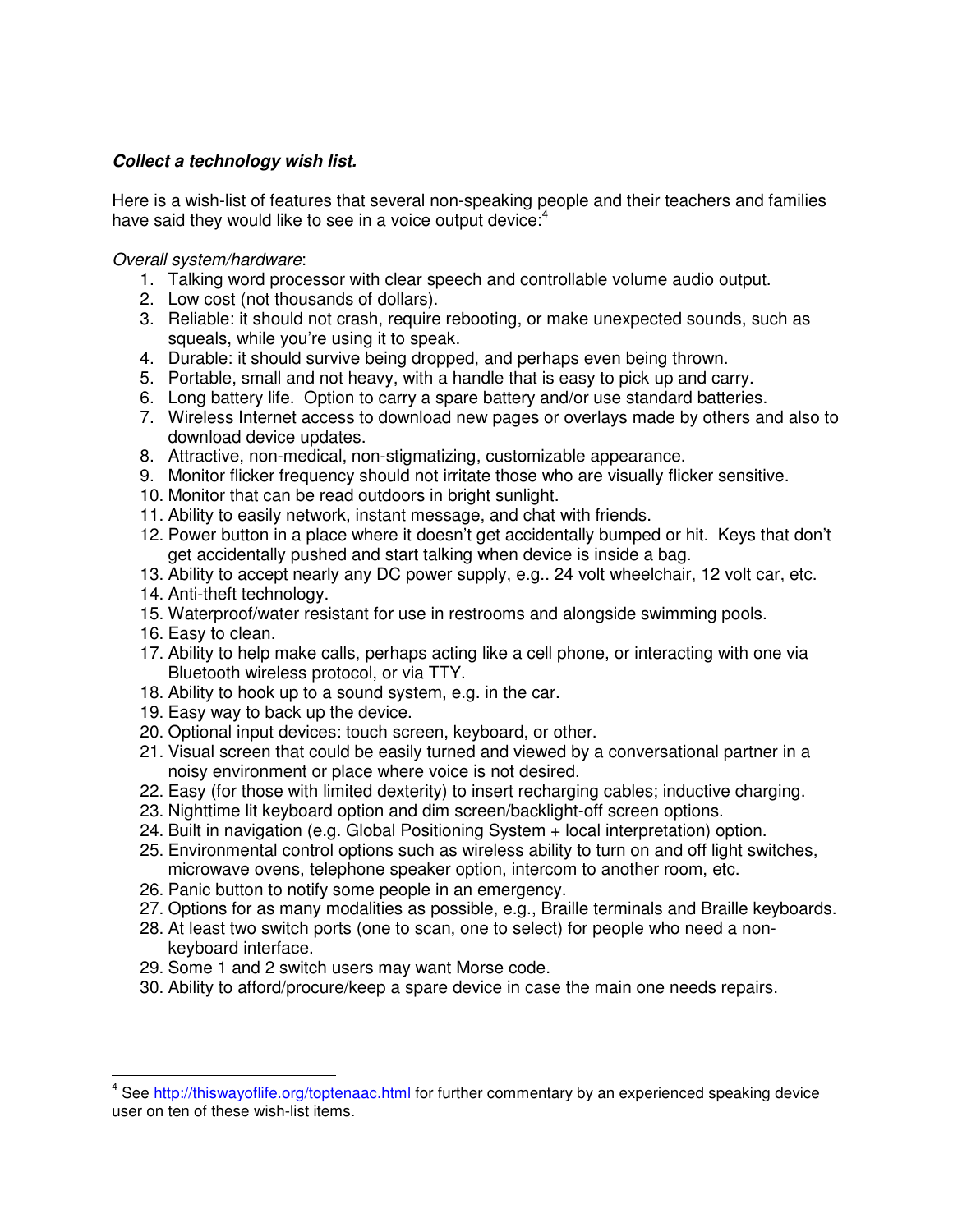Software features:

- 31. Language system: allow a user-adjustable mix of text and pictures, with auditory navigation option to describe segments as you move through or select them.
- 32. Options for anything auditory: speak as you type or not, keyclicks on/off, directing which speaker the sound goes to (output, headphone, or both), etc.
- 33. Support for mixed languages (e.g. tell an English speaking friend the Montreal street address of your hotel) and customize pronunciations (Is "Jesus" Spanish or religious?)
- 34. Optional word prediction tools.
- 35. Ability to change screen colors, font sizes, background contrast depending on needs. which can change for an individual even over the course of a day.
- 36. Option to have device talk while typing or wait till hit a "talk" keystroke. Ability to instantly silence device's speech (for instance realizing you inadvertently interrupted someone).
- 37. Ability to repeat something you just said.
- 38. Ability to quickly clear typed text.
- 39. A single switch control to go to the next page is useful for some.
- 40. Spell-checking mode.
- 41. Password-protection of some pages, e.g., pages with banking or medical information.

Typical devices do not have all of the abilities above, even those in the price range of \$15,000. Many schools won't let children take even the simplest speaking devices home or out of the classroom since they are so expensive. A device that is at hand wherever a person goes, and ready to use whenever that person feels like talking, can be world-changing: It gives a voice.

#### **Open-source a software garden.**

Shakespeare used 21,000 words in his writing when the average vocabulary of the day in Stratford, England, was less than 500. Most celebrated authors do not exceed an average of 7500 words while the average English speaking person today has around 2000-4000 words depending on their education.<sup>5</sup> Which words are needed in a particular person's speaking device? The ideal words and images, the style of expression, and the most fitting navigation tools for retrieving these will change with each person's interests, abilities, age, education, culture, and personality: There is no one best-for-all software solution. However, if a device offers access to the Internet, and if a community of users of the technology can freely view, choose from, download, modify, comment on, and post their new and modified items to a garden of software choices, then gradually a flora of software interfaces will emerge that serve people's needs and interests.

Open-source software communities have proven that their software can be well-designed, reliable, robust, and powerfully transformative. People in the autism community have already generously been designing and building free and open-source software that is used by others in their community: for example, Joel Smith has created the "Jtalk" communication software for PC's, http://www.thiswayoflife.org/jtalk/index.html, and John Lesieur and his company made an open source web browser that is free for download on PC's, http://www.zacbrowser.com/. Free open-source software is the default on visionary educational platforms such as One Laptop Per Child's (OLPC's)  $XO<sup>6</sup>$  The idea behind making software free and open is to foster a culture

<sup>&</sup>lt;u>.</u><br><sup>5</sup> Word counts taken from <u>http://www.william-shakespeare.info/william-shakespeare-dictionary.htm</u> on July 12, 2008.

 $6$  The leader of the open-source educational software for the XO (and their software can also run on other Linux platforms) is Walter Bender, walter@sugarlabs.org, who has said he would be happy to talk further to explore ways to advance the ideas articulated here.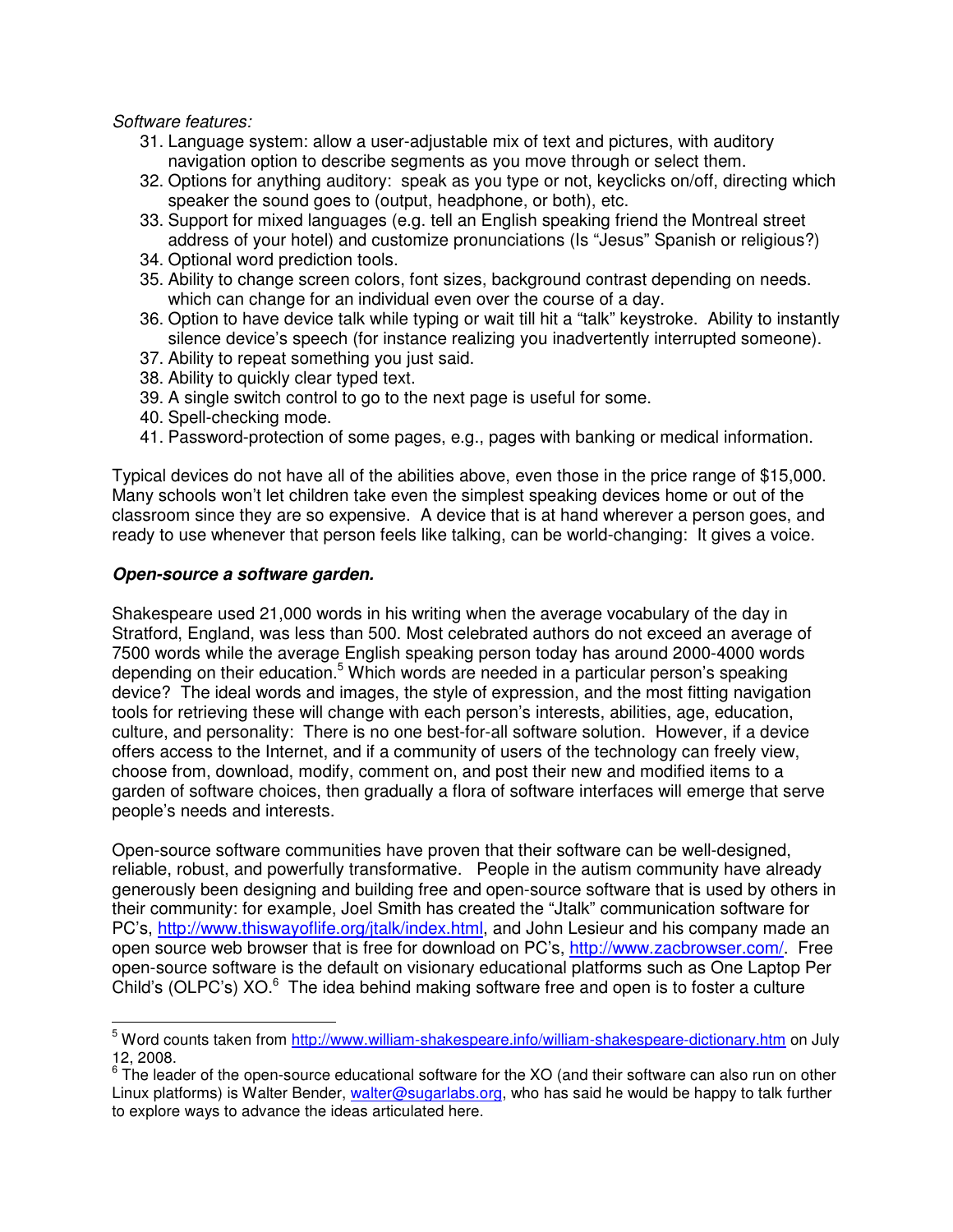empowering the end user to appropriate the tool in every way – facilitating not only better software and customization, but also open learning. Open-source software is usually free which comes as an astonishing fact to many. Never underestimate the power of people.

## **Connect disabled people to each other and to the world.**

Many of the creative, smart people who produce remarkable contributions<sup>7</sup> to our world have disability diagnoses. Some cannot speak, or can occasionally speak but they find their communication is more likely to say what they intend if they type it. Some cannot presently manage daily care needs, but may readily tackle a challenge that is daunting for most other people. Some cannot handle face-to-face social interactions and/or the demands of the traditional workplace environment, but may still accomplish great things. When an individual has an interest that aligns with ability, and suitable resources are made available, then there are almost no limits to what that individual can accomplish, especially when they communicate with and team with others. A communication device that gives global Internet access, especially one that connects people regardless of their disabilities, is a powerful resource, bringing new opportunities for learning, expressing, and sharing.

Some people have found it easier to hone their communication skills by practicing speaking with people online. Online, a person can focus on the content of what is said, and handle communication at a personal pace, a pace that can vary greatly with practice and with how one feels from day to day. Online communication can provide encouragement, education, and support from helpful people who may be halfway around the planet in physical location, but neighbors in spirit. New possibilities for employment, collaboration, and rejuvenation have been found through networking and communicating online.

# **Provide a physical platform.**

Here we consider the possibility of using the OLPC XO with its free and open source Sugar software for a low-cost communication and networking device for both adults and children. This laptop was created to dramatically change the cost of laptops – hitting the price point needed to get state-of-the-art learning technology into the hands of children around the world. At the time of writing this document, the XO is revolutionary in what it achieves at a low cost, and it also has many cool and useful features that aren't available on laptops ten times its price. In the future we can expect more hardware makers to jump into the ring, offering additional low-cost hardware options, but their best attempts so far do not yet compare to what is available today from OLPC. The pros and cons are described below following the ordering of the wish list above.<sup>8</sup>

1. The XO has controllable volume audio output. Today there exists at least one free version of software that runs on the XO and speaks aloud what you type: http://wiki.laptop.org/go/Speak. This software is very simple compared to commercial systems and is intended to encourage learning to type. The current software defaults to show a face with large eyes which is undesirable for some people on the autism spectrum; however, this can be modified.

 $\frac{7}{7}$  Including, but certainly not limited to innovating free and open source software and technology. <sup>8</sup> Disclosure: One of the authors (Picard) is friends with Nicholas Negroponte, Walter Bender, and several other people who envisioned and participated in the creation of the OLPC XO and its Sugar software; however, OLPC and SugarLabs are non-profit organizations and the authors do not stand to benefit in any financial or other foreseeable way through the consideration of this technology choice.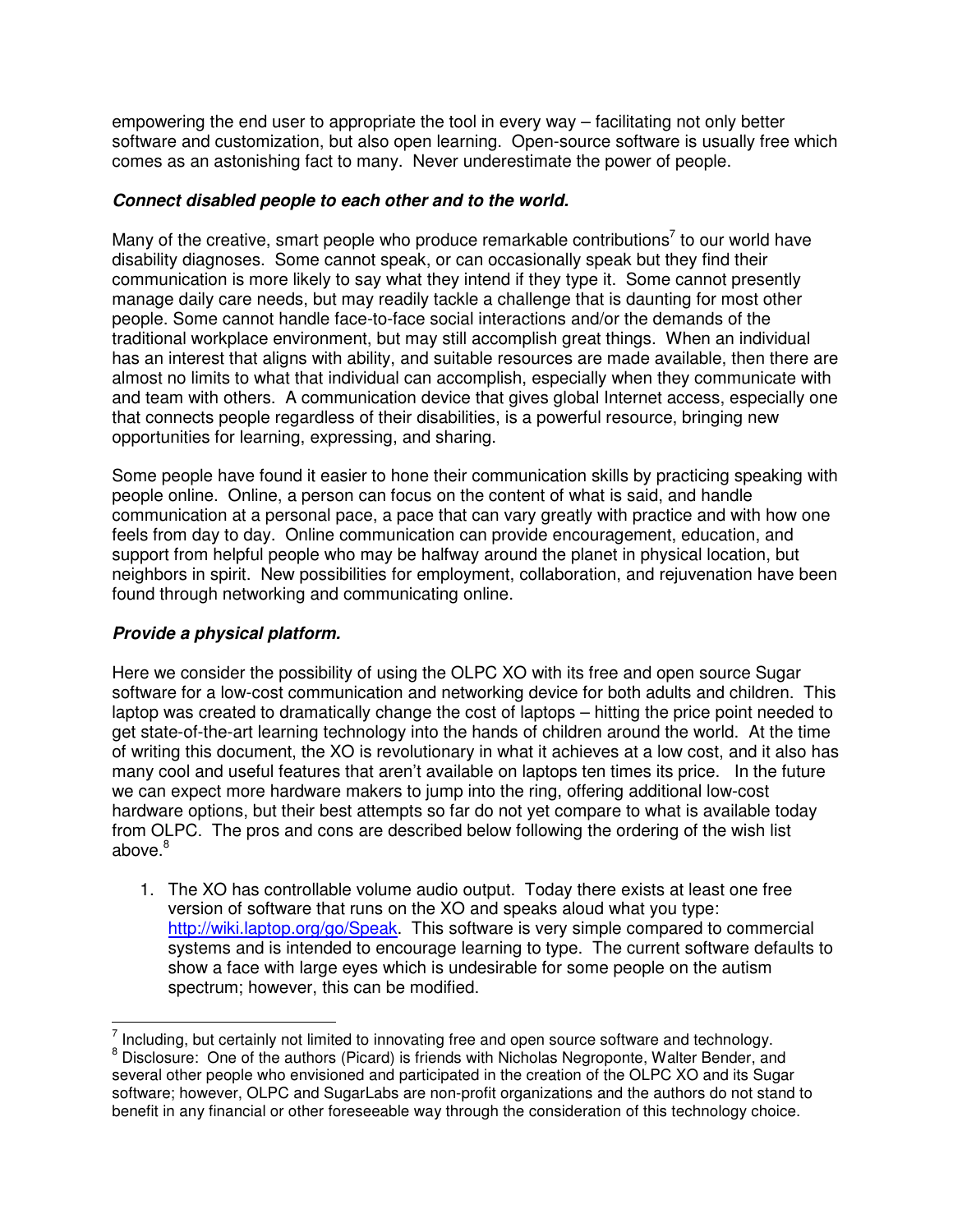- 2. Low cost: The starting price is \$187 for one XO computer, which comes with a year of free T-mobile wireless service. Note that even the new half-price iPhone with a year of phone-data service is typically more than double the price of an XO. While the XO laptop is not generally available in small quantities to individuals in the United States, OLPC has said they are planning to run another Give One Get One program in fall 2008, where individuals in the US can buy two laptops, donating one to a child in a developing nation. This would move the cost closer to \$400, which is still less than other new lowcost laptops, which do not have many of the features of the XO (described below). Future OLPC plans are to lower the price below \$100.
- 3. Reliable: The XO runs with Linux, specifically RedHat Fedora. Linux is an open-source operating system that is widely believed to be one of the best operating systems, open source or otherwise.
- 4. Durable: Tests the XO laptop has passed include being dropped onto concrete from about chest-height of an adult. It was designed for heavy use by an active child who would lug it around all day, indoors and out, in dirty, dusty, and damp environments.
- 5. Portable: The XO is small (242mm x228mm x 32 mm or 9.5in x 9in x 1.3in) light-weight (1.58 kg or less than 3.5 lbs), with a built in handle that is easy to grab and carry.
- 6. Long battery life: The XO was designed to be especially power efficient: it runs on less than a tenth the power of a typical laptop computer, consuming on average less than 2 watts. Unfortunately it does not currently allow carrying a spare battery, or using offthe-shelf batteries to power it. One option is to carry another laptop since they are light and low-cost. A wide array of alternative powering options also exist (see below).
- 7. Wireless is built-in, making it easy to surf and upload to/download from the Internet.
- 8. OLPC is committed to using attractive design. Offering more color options than the current bright green would be nice. Somebody could make new "skins" for it.
- 9. The monitor frequency of the XO was observed to have a small amount of flicker from one flicker-sensitive person on the autism spectrum; this would need to be tested with each individual who is flicker sensitive, with special concern for those who have migraines or epilepsy. (Note that this is a problem with most computer monitors, including many expensive alternative communication devices.)
- 10. Sunlight-readable: The XO has a custom-designed display that can be easily read indoors or outdoors, even in bright sunlight with its black & white mode.
- 11. The XO comes with chat software and can be wirelessly networked to friends over the Internet or to other XO's within range of its built-in wireless mesh network. The latter network comes free with the XO, requiring no outside service provider or subscriber fees.
- 12. The XO power button is in a place where it doesn't get accidentally bumped or hit. The device can be folded (like most laptops) to cover the keyboard for placing in a bag.
- 13. Because it was designed to work with many alternative sources of power in developing nations, the XO is compatible with an unusual variety of DC power sources. It may need some custom cables (e.g. if you want to adapt one of the XO's human-powered generators to run off a wheelchair) but it was designed to work robustly with lots of innovative power options, including human-powered options.
- 14. OLPC has carefully designed anti-theft technology for the XO.
- 15. The XO's membrane-sealed keyboard makes it much more water resistant than most laptops.
- 16. All surface parts of the XO can be easily wiped down.
- 17. The laptop is capable of making calls over the Internet; it does not yet have the ability to act like a cell phone.
- 18. The XO comes with a standard audio jack as well as three USB ports, allowing easy connection to many kinds of audio equipment.
- 19. With Internet access and USB ports, there are several options for easy back-ups.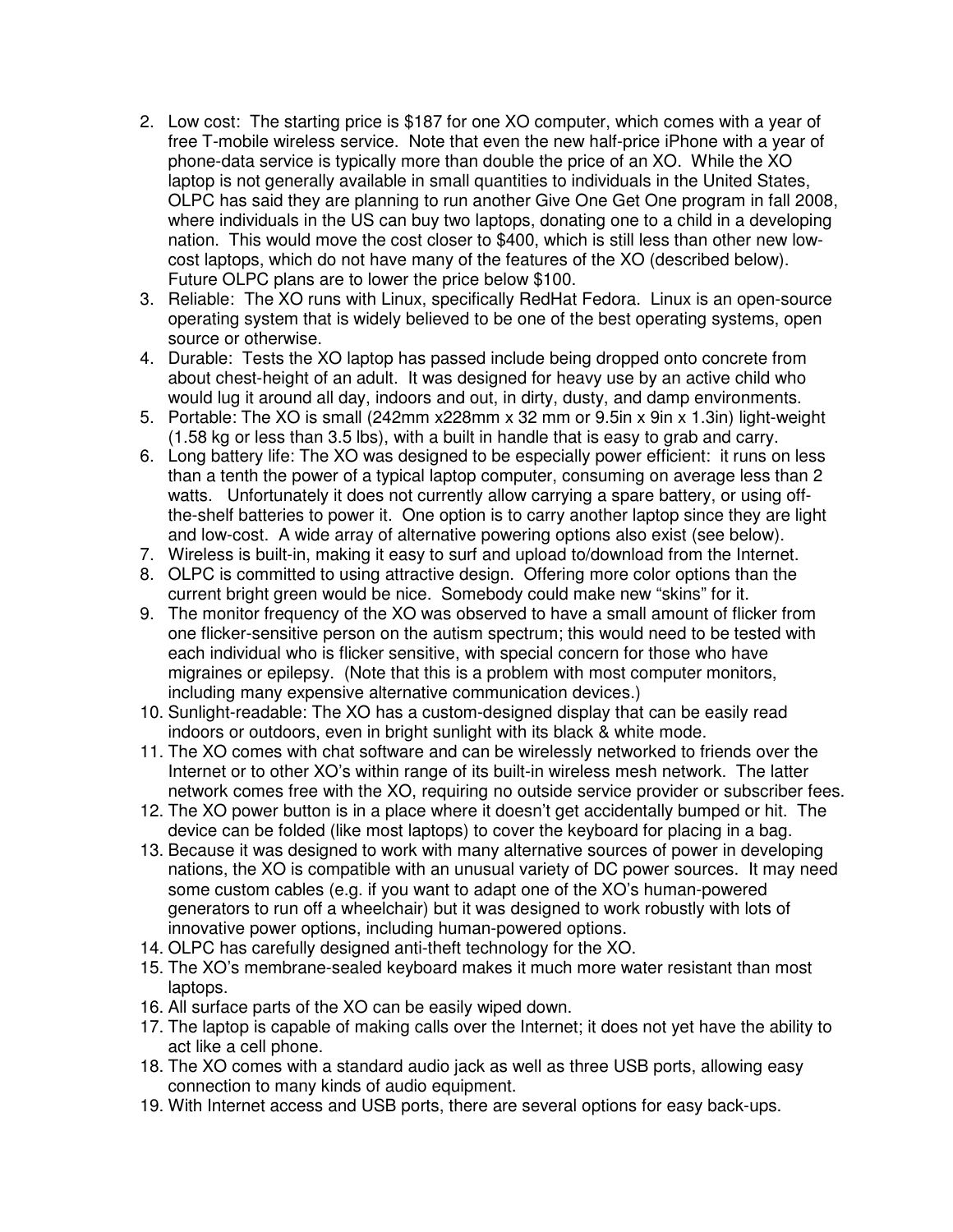- 20. The next planned version of the XO will likely have two touch screens, one replacing the keyboard, so that the keyboard will become like that on an iPhone touchpad, only larger. There is some concern that the current XO's membrane keyboard, while nicely sealed against spills and dirt, is harder for some people to type on than a traditional keyboard. There is also some concern that the future planned touch screen keyboard may not be fast to type on as it won't provide tactile feedback; some people find it hard to type on the iPhone for this reason. Also, the compact size of the current keyboard is great for child-sized hands, while adults who are used to full-size keyboards may find it cramped. However, it is possible to plug a standard full-sized keyboard into an XO.
- 21. The XO has an easy-to-pivot screen that can be angled for both the typist and a conversational partner to read.
- 22. The default charger is a standard laptop charger, but there are many possible variations on this. Inductive charging is not expected anytime soon.
- 23. The XO does not currently have a light on the keyboard; however it is easy to add a light that plugs into one of its USB slots. The screen can be easily dimmed, and the screen backlighting can be turned off.
- 24. GPS is not built in, but a commercial low-cost GPS unit could be plugged into an XO USB port. For this and other accessories, there may need to be development of some new software for device drivers.
- 25. Environmental control accessories could be added, and would probably also require additional software development for the XO.
- 26. A panic button could be programmed.
- 27. The XO's three USB ports and audio jack could receive a variety of alternative input devices; software drivers may need to be written for these.
- 28. The XO does not have "two switch ports" per se but it can accommodate multiple switches through its USB ports.
- 29. The XO does not presently come with Morse code but there is Morse code freeware available online (although this and other freeware may need to be tested with the XO and possibly adapted to run on it.)
- 30. For the price of a low-end \$4000 communication device, one could buy 20 XO's, optionally donate 15 to children in poor and developing nations, and still keep four spares just in case a curious sibling decides to try the durability test on concrete from an upstairs window (and other surprises that might lead to sending a machine out for repair).

## Communication and control software:

- 31. The XO can support both text and pictures. Currently, it does not have software for navigating language systems, so this would need to be developed and could require a substantial amount of work. Note that OLPC is committed to booting with Linux, an open source operating system, even with their new hardware coming out in 2009 that is going to also dual-boot with Microsoft Windows XP. Thus, OLPC will continue to support an open-source, maximally-modifiable and adaptable software environment, which invites grass-roots innovation in software.
- 32. These options would need to be added to communication software developed for the XO.
- 33. The XO is an internationally-targeted device and has people from many cultures and languages contributing software, different keyboards, and more customizations. Over time there should be extensive support, freely downloadable, for mixed languages.
- 34. Word prediction tools such as Dasher have already been developed in the open-source community, including a version that runs with Linux that should be portable to the XO.
- 35. 41. All of these wish-list items can be incorporated into free and open-source software that could be developed in the future. It will require a significant effort, but there is a community of online talented programmers ("hackers" in the best sense of the word) who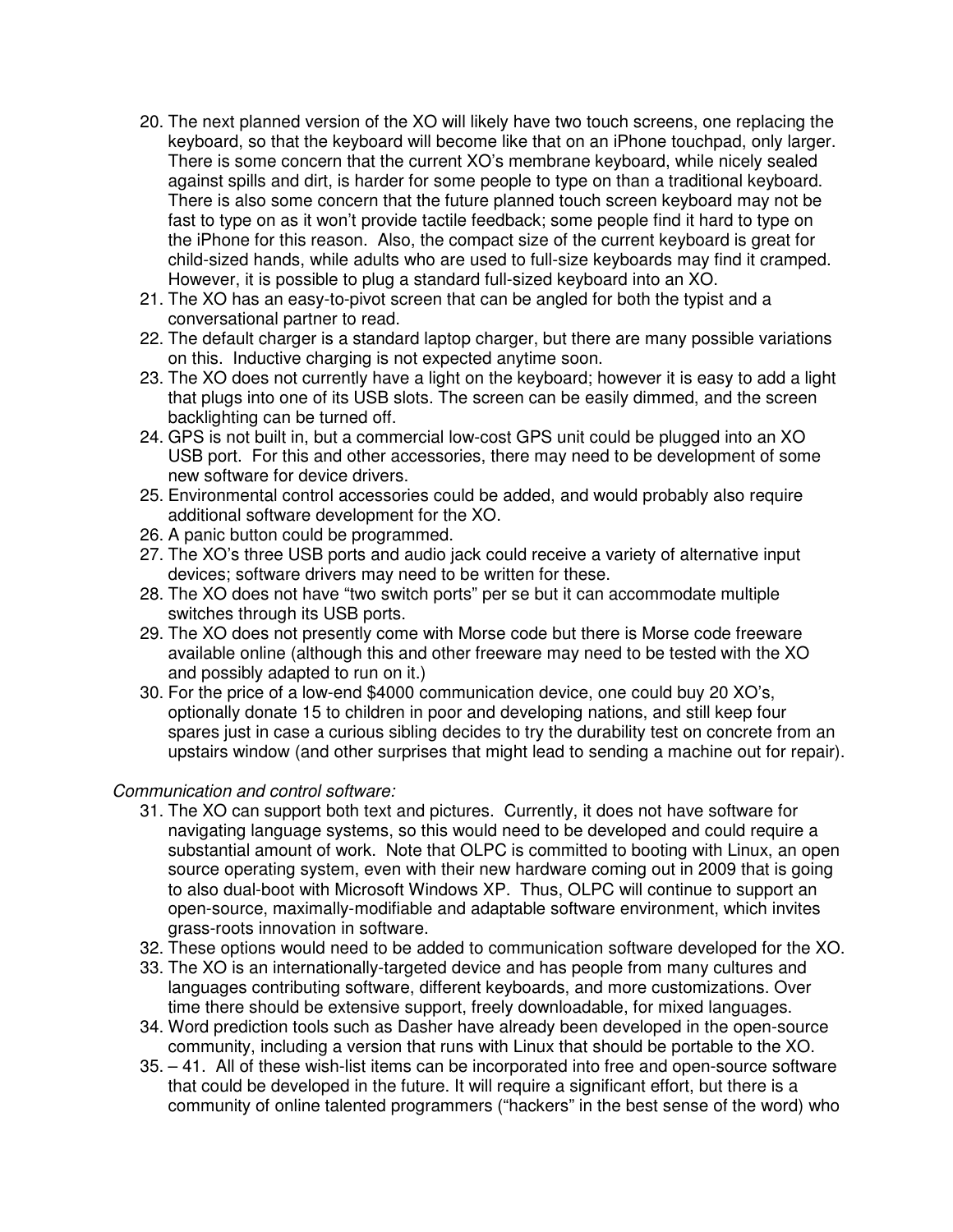could be encouraged to contribute to this cause. Note that because the software would be free and open, every individual who uses it adds to the size of the community of potential developers: all people are welcome to contribute to its improvement.

The XO has four additional features that may be of interest:

Feature1: The XO comes with a very easy to use built-in camera and microphone to record video and audio, and play these back, allowing a person to see and reflect on how he or she comes across when (perhaps) acting out or speaking out certain social-communicative skills. For example, teens could record different ways to express things like "excuse me" or more popular phrases like "my bad" etc., pick their favorites, and upload and share their choices with others, receiving feedback and collecting new ideas from each other. Some people might find it fun to try out language while alone, practicing where nobody can make fun of them or otherwise cause them social stress.

Feature2: The XO is able to read from and display the outputs of wireless, non-invasive, physiological sensors developed at the MIT Media Lab that give a person new ways to communicate aspects of experience related to interest, stress, or overload.

Feature3: The XO is a general purpose personal computer designed to encourage exploration, creative expression, and learning. Children or adults can use it to draw pictures, play games, compose music, write stories, surf the web, learn to program, modify other people's programs, and more. Many very cool software programs have already been written for it, and more are being written daily. Children are encouraged to participate in joining the community of developers.

Feature4: the XO received the first gold award ever given to a laptop by EPEAT, an organization that assesses the environmental impact of laptops according to the Institute of Electrical and Electronics Engineers (IEEE) 1680-2006 specification. The XO is unusual among electronic devices in that it was designed to be non-toxic and fully recyclable. In addition, it has been designed to be "green" in its very low power usage.

## **Provide information to parents, teachers, professionals, and others about how to help.**

An important component to the above steps would be the creation of a website and interactive online community that promotes the idea that non-speaking people are communicators, that encourages two-way communication with non-speaking persons, that supports non-speaking individuals, their families, teachers, speech language pathologists, and other professionals and support staff in using a device as part of improving communication, and that allows, above all, non-speaking individuals to be heard on the site.

From people who have learned to speak successfully with a device we learn many things, such as that the attitude of those around them really matters, and that little things can make a big difference, for example being allowed to "babble" on their devices when learning to speak. We also learn of the importance of being able to have a device and its access methods present at all times: too often a child is prohibited from taking a device home from school because of its cost. Practical advice from successful users of communication devices can be shared easily in today's networked world. The idea of providing this online resource would be to encourage sharing of what works, especially since there can be a lot of individual variation in needs and a pool of ideas from a broad range of participants can sometimes provide the answer that a local